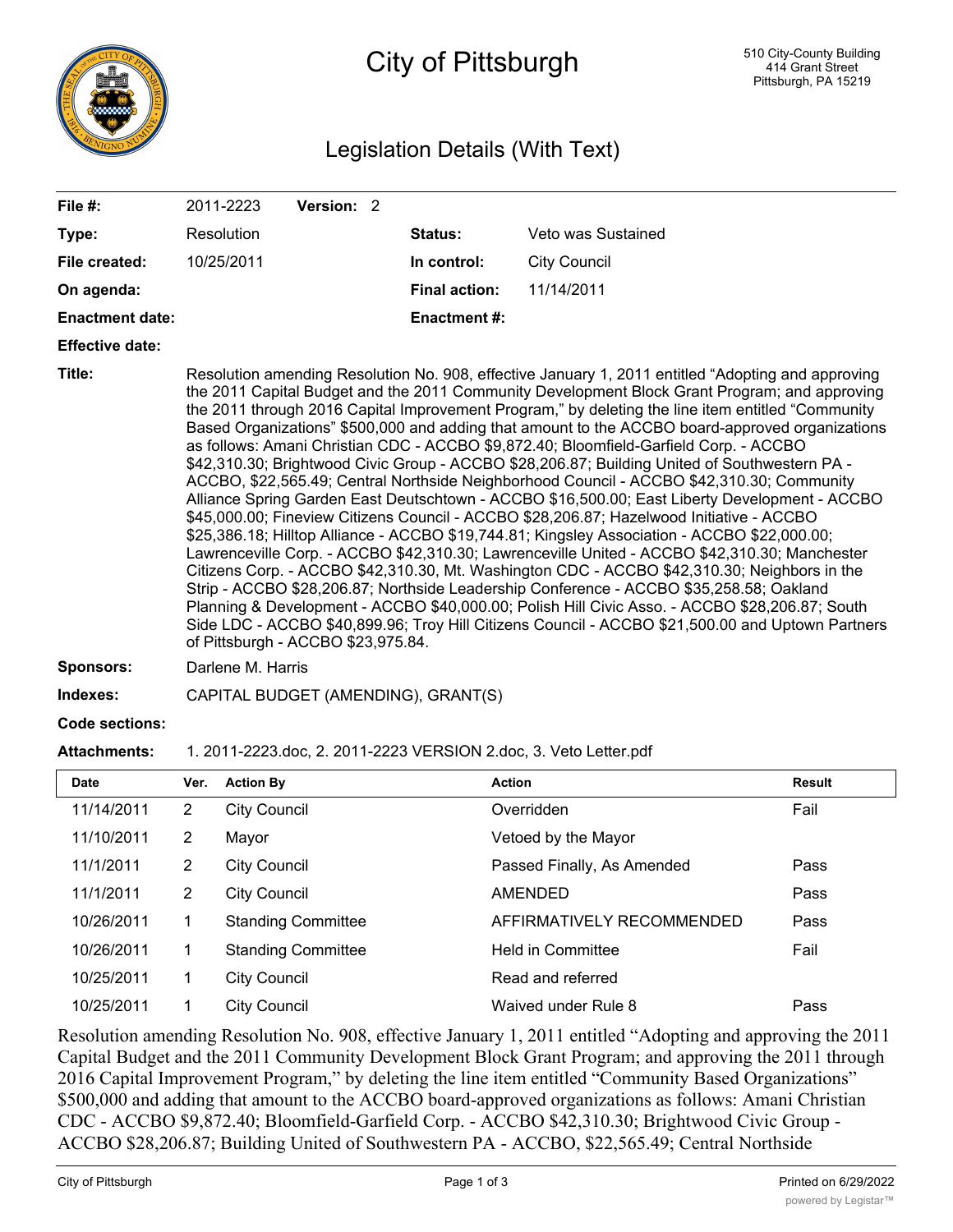Neighborhood Council - ACCBO \$42,310.30; Community Alliance Spring Garden East Deutschtown - ACCBO \$16,500.00; East Liberty Development - ACCBO \$45,000.00; Fineview Citizens Council - ACCBO \$28,206.87; Hazelwood Initiative - ACCBO \$25,386.18; Hilltop Alliance - ACCBO \$19,744.81; Kingsley Association - ACCBO \$22,000.00; Lawrenceville Corp. - ACCBO \$42,310.30; Lawrenceville United - ACCBO \$42,310.30; Manchester Citizens Corp. - ACCBO \$42,310.30, Mt. Washington CDC - ACCBO \$42,310.30; Neighbors in the Strip - ACCBO \$28,206.87; Northside Leadership Conference - ACCBO \$35,258.58; Oakland Planning & Development - ACCBO \$40,000.00; Polish Hill Civic Asso. - ACCBO \$28,206.87; South Side LDC - ACCBO \$40,899.96; Troy Hill Citizens Council - ACCBO \$21,500.00 and Uptown Partners of Pittsburgh - ACCBO \$23,975.84.

#### **Be it resolved by the Council of the City of Pittsburgh as follows:**

**Section 1.** Section 1 of Resolution No. 908, effective January 1, 2011, which presently reads as per Attachment**, Exhibit A** is hereby amended to read as per Attachment, **Exhibit B.**

SEE ATTACHMENT

#### **Exhibit A**

| <b>Community Based Organizations</b>  | \$500,000 |
|---------------------------------------|-----------|
| 500000-2610-110000-C2011-G221000-2011 |           |

500000-2610-110000-C2011-G221000-2011

| <b>Exhibit B</b>                                          |                           |
|-----------------------------------------------------------|---------------------------|
| <b>Project Title</b>                                      | 2011<br>Funding<br>Amount |
| <b>Community Based Organizations</b>                      | $-500,000$                |
| Amani Christian Community Development Corporation - ACCBO | 9,872.40                  |
| <b>Bloomfield-Garfield Corporation - ACCBO</b>            | 42,310.30                 |
| <b>Brightwood Civic Group - ACCBO</b>                     | 28,206.87                 |
| Building United of Southwestern Pennsylvania - ACCBO      | 22,565.49                 |
| Central Northside Neighborhood Council - ACCBO            | 42,310.30                 |
| Community Alliance Spring Garden/East Deutschtown - ACCBO | 16,500.00                 |
| East Liberty Development, Incorporated - ACCBO            | 45,000.00                 |
| <b>Fineview Citizens Council - ACCBO</b>                  | 28,206.87                 |
| Hazelwood Initiative, Incorporated - ACCBO                | 25,386.18                 |
| <b>Hilltop Alliance - ACCBO</b>                           | 19,744.81                 |
| <b>Kingsley Association - ACCBO</b>                       | 22,000.00                 |
| Lawrenceville Corporation - ACCBO                         | 42,310.30                 |
| <b>Lawrenceville United - ACCBO</b>                       | 42,310.30                 |
| <b>Manchester Citizens Corporation - ACCBO</b>            | 42,310.30                 |
| Mt. Washington Community Development Corporation - ACCBO  | 42,310.30                 |
| Neighbors in the Strip - ACCBO                            | 28,206.87                 |